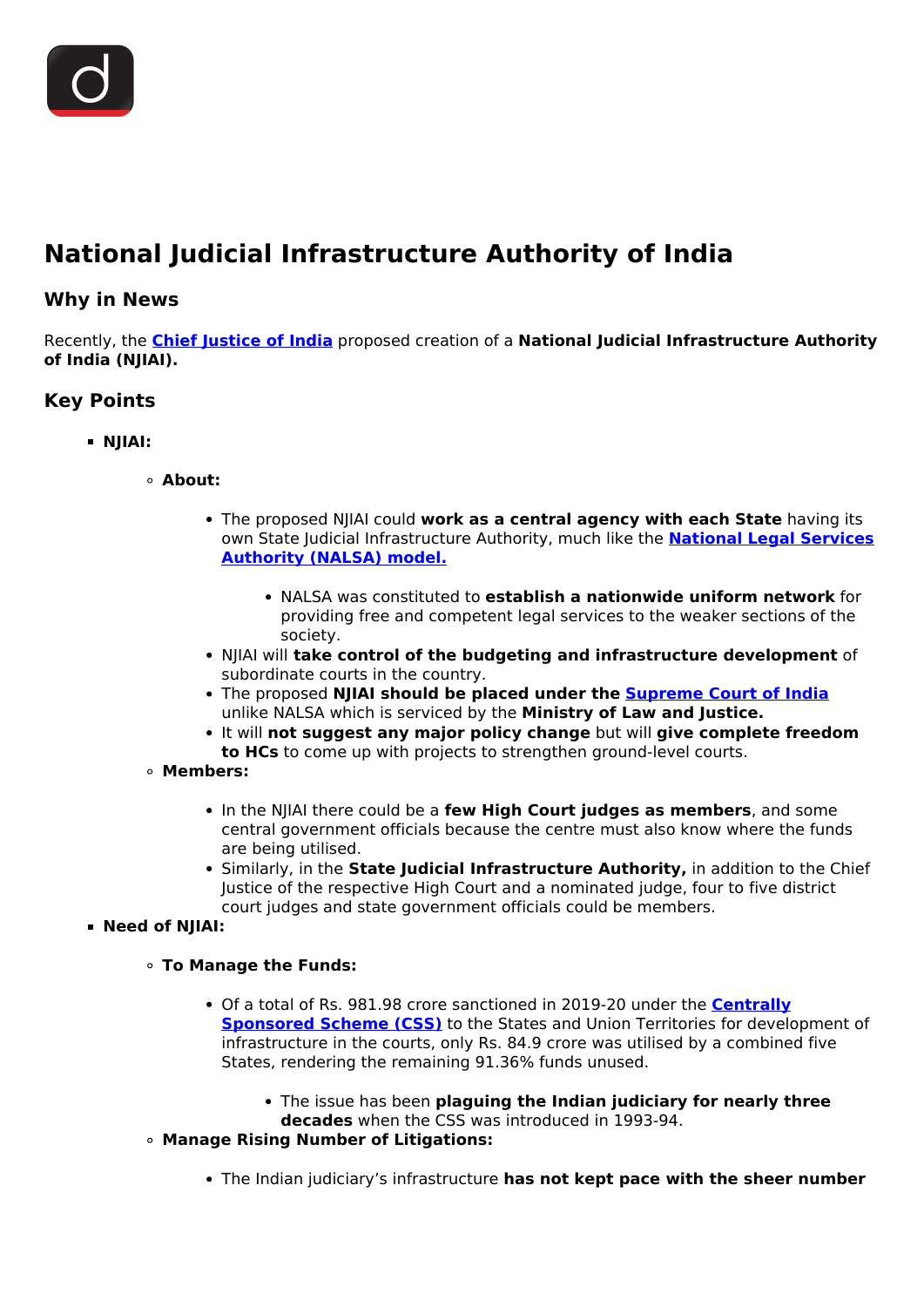**of litigations** instituted every year.

A point cemented by the fact that the **total sanctioned strength of judicial officers in the country** is 24,280, but the number of court halls available is just 20,143, including 620 rented halls.

#### **Greater Autonomy:**

- The improvement and maintenance of judicial infrastructure is **still being carried out in an ad-hoc and unplanned manner.**
	- The need for **"financial autonomy of the judiciary"** and creation of the NJIAI that will **work as a central agency with a degree of autonomy.**

#### **Reasons Behind Infrastructural Lag:**

- **Lack of Funds:**
	- To develop judicial infrastructure, **funds are extended by the central government and states** under the **Centrally-Sponsored Scheme** for Development of Judiciary Infrastructure, which **began in 1993** and was extended for another five years in July 2021.
	- However, **states do not come forward with their share of funds** and consequently, money allocated under the scheme is often left unspent with them and lapses.
- **Use of Funds for Non-Judicial Purposes:**
	- In some cases, they claimed, **states have also transferred part of the fund for non-judicial purposes.**
		- Even in the judiciary, particularly trial courts, nobody is willing to take responsibility to execute infrastructure projects.

#### **Issues of Judiciary in India**

- The **judge-population ratio** in the country is **not very appreciable.**
	- While for the other countries, the ratio is about 50-70 judges per million people, in India it is 20 judges per million heads.
- It is only since the **[pandemic](/loksabha-rajyasabha-discussions/the-big-picture-india-s-covid-pandemic-management)** that the **court proceedings** have started to take place **virtually** too, earlier the role of technology in the judiciary was not much larger.
- The posts in the judiciary **are not filled up as expeditiously as required.**
	- The **process of judicial appointment is delayed** due to delay in recommendations by the **[collegium](/daily-updates/daily-news-analysis/collegium-system-for-the-appointment-of-judges#:~:text=The%20SC%20collegium%20is%20headed,CJI%20and%20the%20SC%20collegium.)** for the higher judiciary.
	- Delay in recruitment made by the state commission/high courts for lower judiciary is also a cause of the **poor judicial system.**
- **Frequent adjournments** are granted by the courts to the advocates which leads to unnecessary delays in justice.

## **Way Forward**

- The courts in India **had repeatedly upheld the rights and freedoms of individuals and** stood up **whenever individuals or society were at the receiving end of executive excesses.**
- If we want a different outcome from the judicial system, we cannot continue to work in these circumstances.
- **Institutionalising the mechanism for augmenting and creating state-of-the-art judicial infrastructure** is the best gift that we can think of giving to our people and our country in